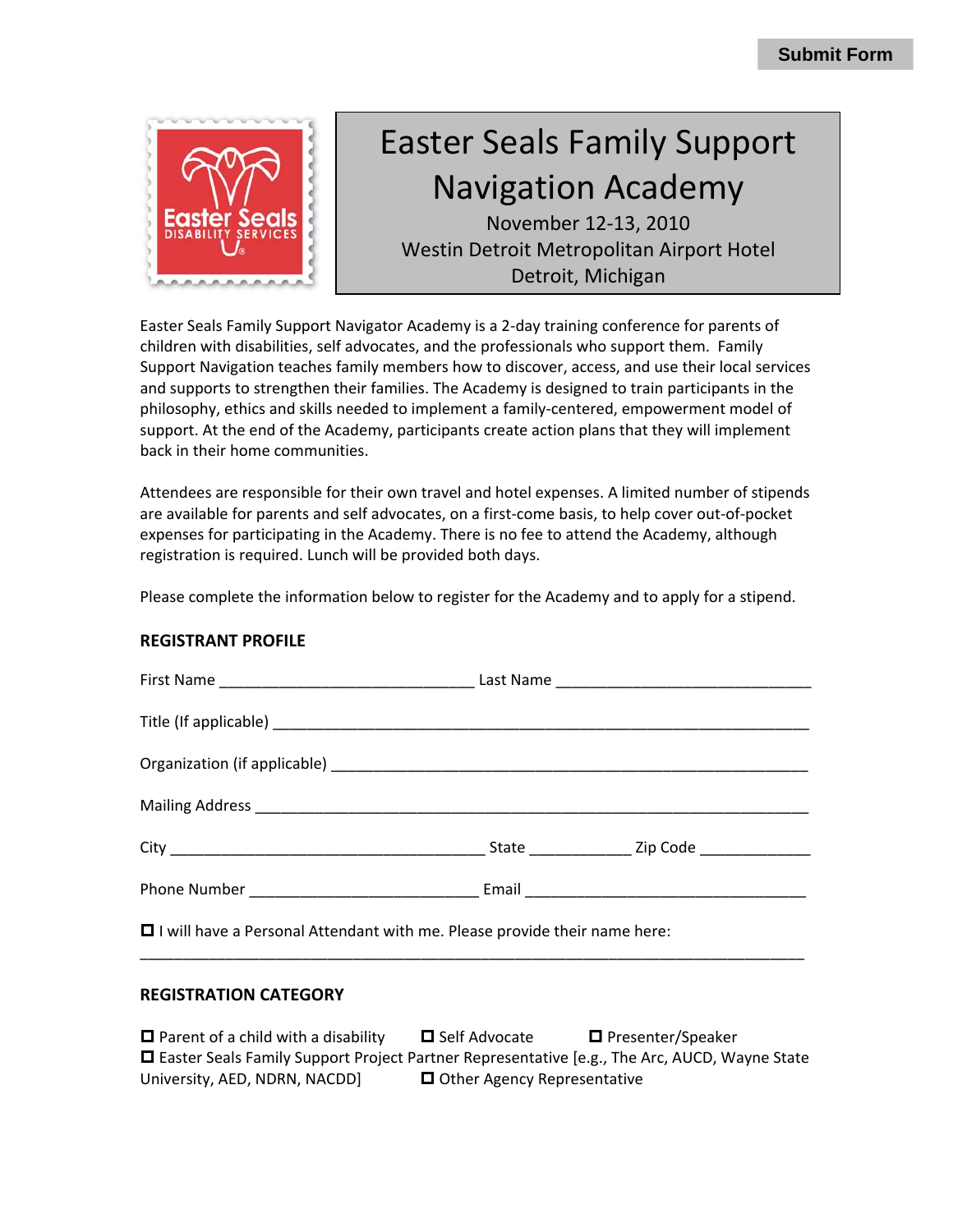Easter Seals Family Support Navigator Academy November 12‐13, 2010

**ACCESSIBILITY NEEDS**: Please indicate any accommodations you or your Attendant (if applicable) may need at the Academy.

| □ No Accommodations Needed                                                                                                                                                                 |                                      | $\Box$ Wheelchair Access $\Box$ Sign Language Interpreter |  |
|--------------------------------------------------------------------------------------------------------------------------------------------------------------------------------------------|--------------------------------------|-----------------------------------------------------------|--|
| $\Box$ Assistive Listening Device                                                                                                                                                          | $\Box$ Large Print                   |                                                           |  |
| □ Other Accommodations Needed (Be specific):                                                                                                                                               |                                      |                                                           |  |
| $\Box$ Accommodations Needed by Attendant (Be specific):                                                                                                                                   |                                      |                                                           |  |
| Meals: Please indicate any dietary meal modification you or your personal attendant (if<br>applicable) may need. Please note: There will be a \$70.00 charge for Personal Attendant meals. |                                      |                                                           |  |
| □ No Dietary Meal Needed                                                                                                                                                                   | □ Dietary Meal Needed (Be specific): |                                                           |  |
| $\Box$ Dietary Meal for Attendant (Be specific):                                                                                                                                           |                                      |                                                           |  |

# **Registration Deadline**

Return your completed Registration Form to Charmaine Saffore by **Friday, November 5, 2010**. **By Mail**: Easter Seals, 233 South Wacker Drive, Suite 2400, Chicago, IL 60606 **By Fax**: 312.726.1494 **By Email:** [csaffore@easterseals.com](mailto:csaffore@easterseals.com)

## **Lodging**

A small block of sleeping rooms will be available at the Westin Detroit Metropolitan Airport hotel (inside McNamara Terminal), 2501 Worldgateway Place, Detroit MI for \$99/night plus tax. Reservation information will be sent with your conference confirmation. Please indicate your need for lodging below.

 $\Box$  No, I don't need a hotel room  $\Box$  Yes, I will need a room (Thurs. Fri.  $\Box$ )